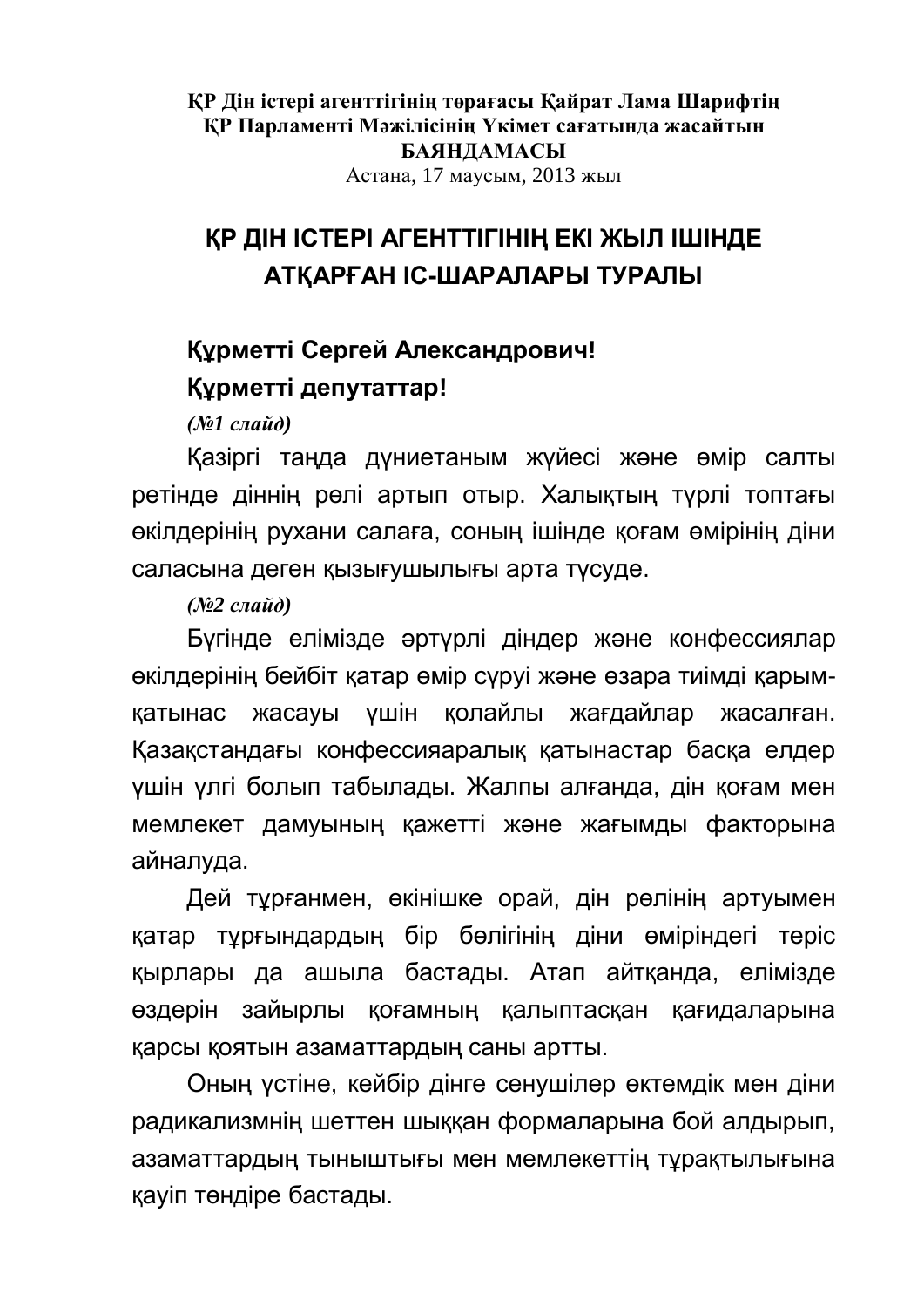Сондықтан, бүгінде мемлекетке халық тарапынан қоғамдағы тұрақтылық пен қауіпсіздікті нығайту, үйлесімділікті, бейбітшілікті және өзара келісімді қамтамасыз ету, діни экстремизм мен терроризмнен жастарды қорғау туралы қарапайым халық арасында талаптілектердің айтылып жатуы - заңды құбылыс.

(No<sup>2</sup> *cлайд*)

Мемлекет басшысы Нұрсұлтан Әбішұлы Назарбаев «Қазақстан – 2050» стратегиясы – қалыптасқан мемлекеттің жаңа саяси бағыты» атты Қазақстан халқына Жолдауында баршамыздың алдымызға айрықша маңызды тапсырма қойды: ол – қазақстандықтардың діни санасын елдің салтдәстүрлер мен мәдени нормаларына сәйкес қалыптастыру.

Сондай-ақ, Елбасымыз радикализмнің, экстремизм мен лаңкестіктің кез-келген формасы мен көрінісіне мемлекет пен азаматтар біртутас шеп құрып, қарсы тұруы керектігін атап өтті.

## Курметті депутаттар!

(No4 слайд)

Агенттік құрылған кезеңнен бастап біз өз Жұмысымызды елдің рухани қауіпсіздігіне ықпал ететін мекемеміздің басты міндетін шешуге, яғни дін саласындағы жаңа заңды әзірлеп, іске асыруға жұмылдырдық.

Жаңа Заңның қабылдануы уақыт талабынан туындап, мемлекеттің дін саласындағы өзіндік стратегиялық бағытын айқындау кезеңіне айналды. Тәуелсіздіктің 21 жылы ішінде діни қызмет жанданып, мемлекеттік-конфессиялық қатынастар сипаты өзгерген болатын. Соның нәтижесінде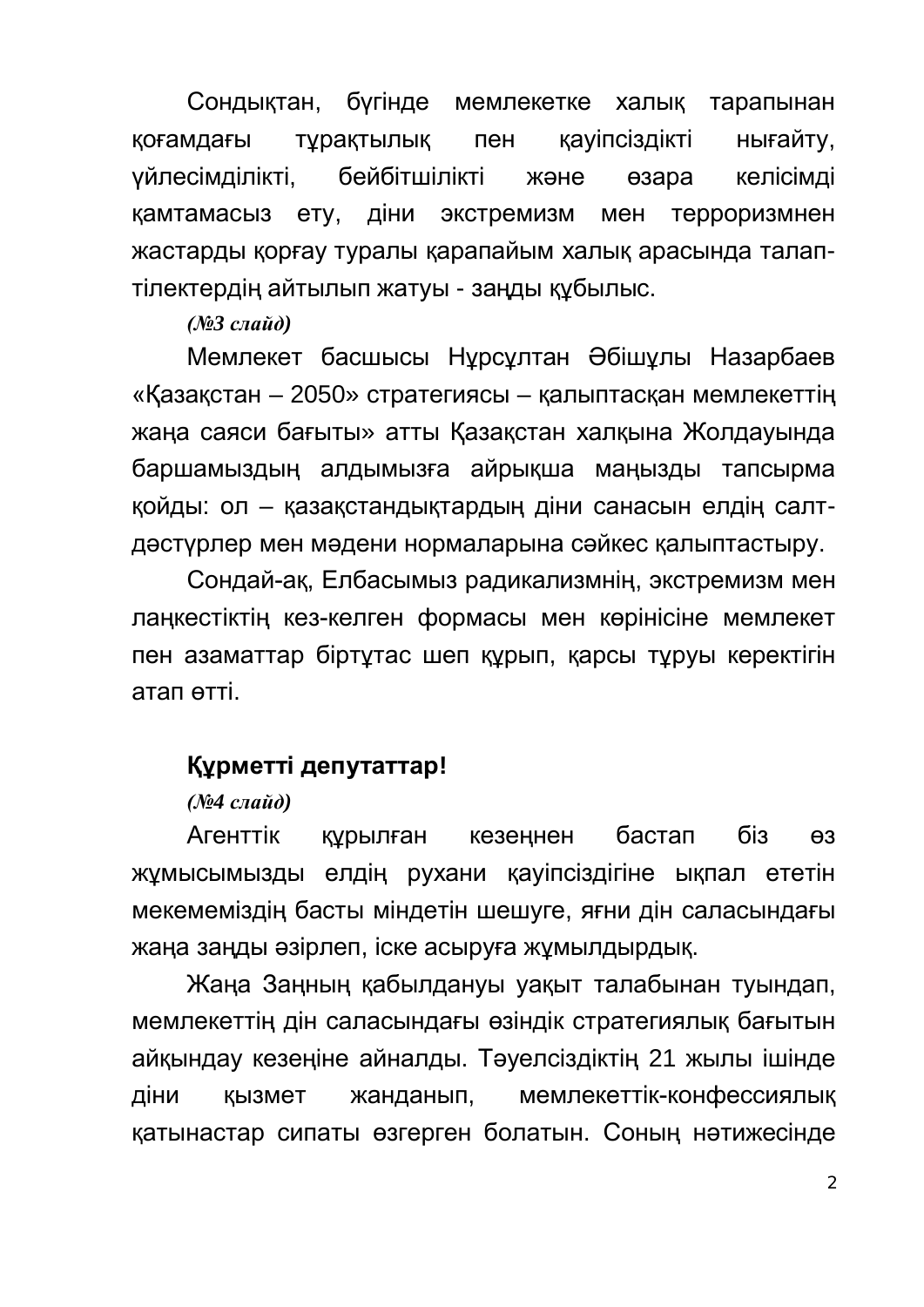діни бірлестіктер саны 6 еседен аса өсіп, 4551-ді құраса, конфессиялар саны 46-ға жетті.

Жаңа Заң мемлекетіміздің тұрақтылығын қамтамасыз ету міндеттері негізінде, халықаралық тәжірибелерге сүйеніп, Қазақстан қоғамында толеранттылық пен келісімді одан әрі нығайту мақсатын көздей отырып әзірленді. Жалпы алғанда, Заң кез-келген демократиялық мемлекетке тән нақты талаптарды алға қойды.

Курметті депутаттар, осы мумкіндікті пайдалана отырып, «Діни қызмет және діни бірлестіктер туралы» заң жобасын талқылау кезеңіндегі жауапкершілігі мол күшжігерлеріңіз бен Заңды жүзеге асыру барысында біз үшін пайдалы болған құнды ұсыныстарыңыз үшін Сіздерге тағы бір рет алғысымызды білдіреміз.

Енді есеп беру мерзіміндегі біздің жүргізген жұмыстарымыздың негізгі кезеңдері мен нәтижелеріне тоқталып өтүге рұқсат етіңіздер.

(No<sub>25</sub> слайд)

Екі жыл ішінде **діни қатынастарды ретке келтіру мақсатында тиісті нормативтік-құқықтық база жасалды.** 

Заң қабылданғаннан кейін Агенттік заңға қосымша 12 заңға тәуелді акт жасап, қабылдады, соның ішінде дін саласындағы мемлекеттік саясаттың маңызды бағыттары бойынша мемлекеттік қызметтер стандарттары мен регламенттерін бекіткен Үкіметтің 6 қаулысы және Агенттіктің 6 бұйрығы жарыққа шықты. Слайдтағы сол құжаттардың тізіміне назар салуларыңызды сұраймын.

Сонымен қатар, айта кету керек, **жергілікті билік ыргандары да Заңды жүзеге асыруға белсенді**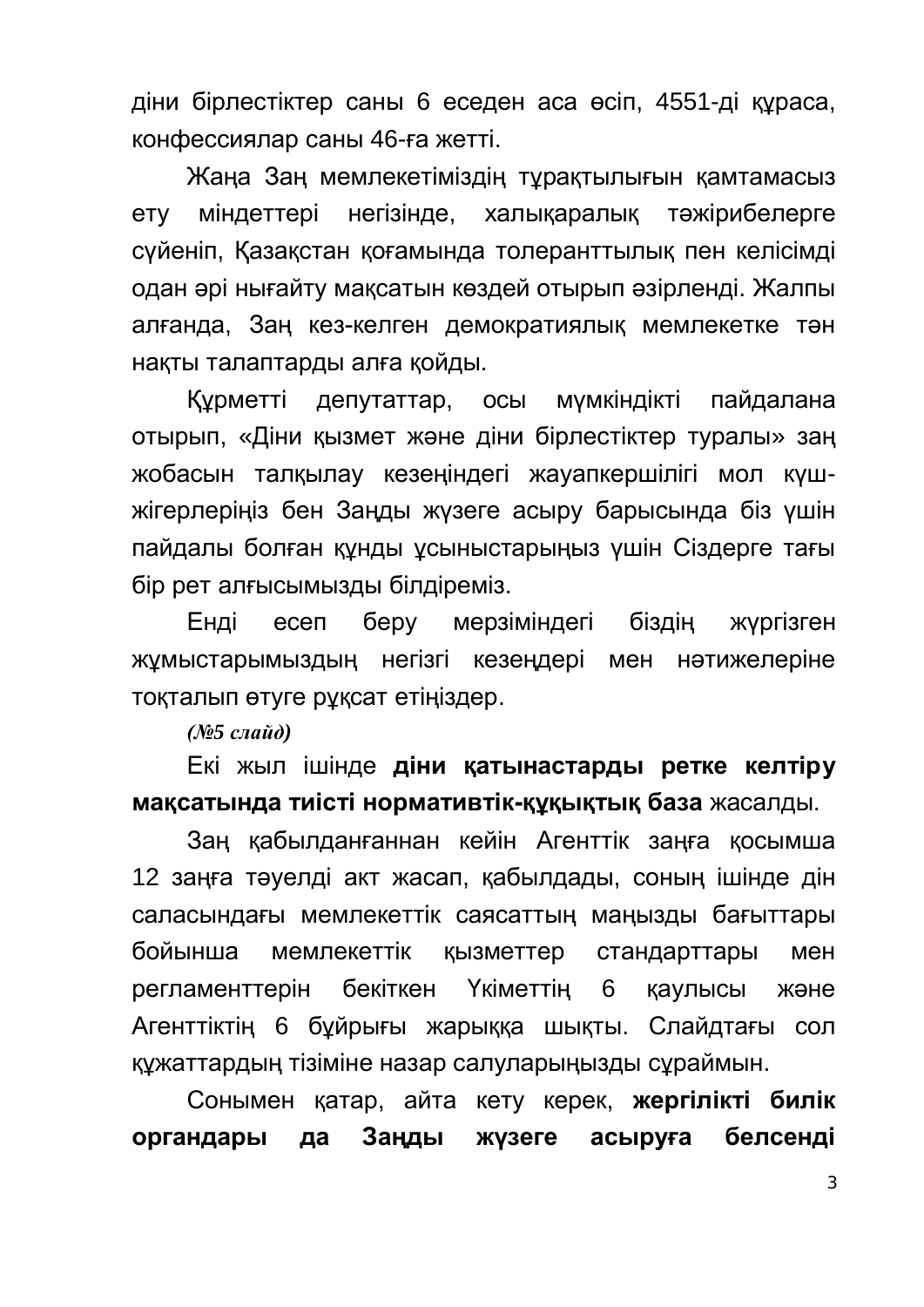**атсалысып**, діни әдебиеттерді тарататын стационарлық үйжайлардың, яғни кітап дүкендерінің тізімін бекітті, сондай-ақ, мешіттер, шіркеулер және тағы басқа діни ғимараттарды салу, олардың орналасатын жерін анықтау және ғимараттарды құлшылық үйлеріне айналдыру туралы шешімдерді қабылдау тәртібін енгізді.

Жалпы алғанда, осы айтылғандардың барлығы өткен мерзім ішінде діни саладағы нормативтік база жаңартылып әрі жетілдіріліп, діни бірлестіктердің қызмет етуі үшін қажетті барлық құқықтық жағдайларды жасауға мүмкіндік берді деуге болады.

# **Курметті депутаттар!**

Сонымен катар. Заң шеңберінде тиімді шаралар кешенін vактылы кабылдаv бізге **діни саладағы** мемлекеттік саясатты іске асыруға бағытталған институционалдық базаны құруға және Мемлекет **басшысы алға қойған мақсаттарды орындауға** мүмкіндік берді.

#### *(№6 слайд)*

Осы тұрғыдан алғанда Агенттік үшін бірінші кезекте діни бірлестіктерді қайта тіркеу үдерісінің сәтті өтуі маңызды болып табылады. Кайта тіркеу барысында біз республикамыздың конфессионалдық кеңістігін құрылымдап, жүйеге келтірдік, діни бірлестіктердің саны мен олардың діни-сенімдік сипаты туралы нақты мәліметтерге қол жеткіздік.

2011 жылдың 1 қаңтарындағы жағдай бойынша елімізде 4551 діни бірлестік қызмет атқарғаны белгілі. 2012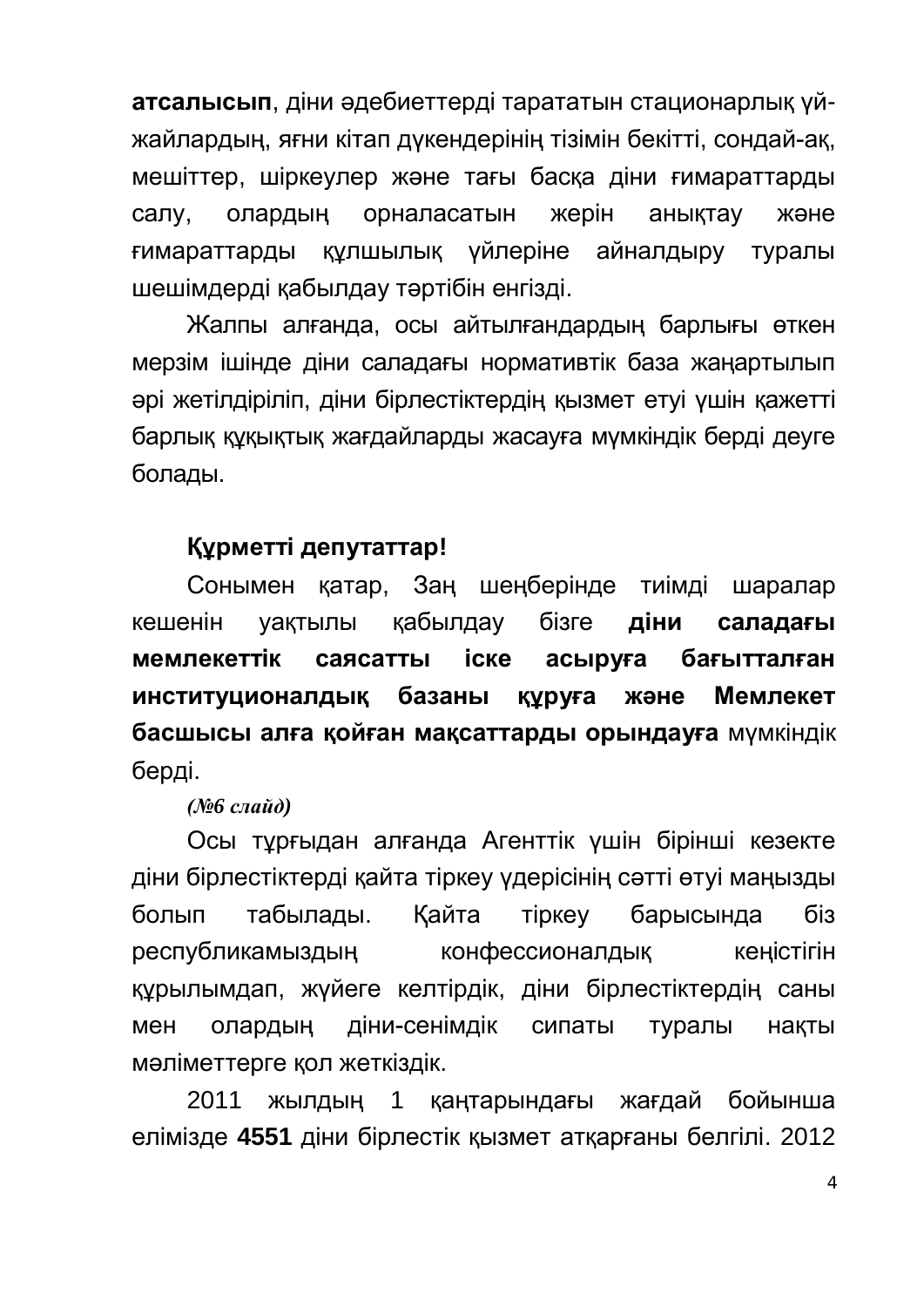жылдың 25 қазанында аяқталған қайта тіркеуден кейін олардың саны **3088**-ді құрады.

Діни бірлестіктер санының үштен бірінің қысқаруы бірқатар себептер бойынша өз қызметінің заңдылығын дәлелдей алмаған бірлестіктердің есебінен орын алды. Жалған діни құрылымдар мен құрылтай құжаттарында дәйексіз мәліметтерді ұсынған бірқатар діни бірлестіктер кайта тіркеуден өткізілген жоқ.

Қазақстандық дінтанушылардың сараптамалары негізінде діни бірлестіктерді жаңаша топтастыру ұсынылып, конфессиялар мен деноминациялар саны 46-дан 17-ге кысқарды.

Жалпы алғанда, діни бірлестіктерді қайта тіркеу тиімді әрі сәтті өтіп, негізгі діни бірлестіктер тарапынан қолдау тапты. Бұған БАҚ арқылы жүргізілген кең көлемді ақпараттықтүсіндіру жұмыстары мен діни бірлестіктер өкілдерімен көптеген кездесулер өз септігін тигізді. Сонымен қатар басқа да мемлекеттік органдармен, бірінші кезекте Әділет және Ішкі істер министрліктерімен тығыз өзара әрекеттестік орнатылды.

Айта кететін жайт. Дін істері Агенттігі халыкаралык және шетелдік уәкілдіктерге жаңа заң және жүргізіліп жатқан мемлекеттік саясат туралы тиісті түсініктемелер берді, бұл кұқық қорғау ұйымдары тарапынан сынның азаюына елеулі ықпал етті.

#### *(№7 слайд)*

Бугінгі **кайта тіркеу шарасынан өтпеген діни бірлестіктерді таратудың** заңды үдерістері осы жұмысты әрі қарай жалғастырудың нақты маңызды кезеңіне айналып отыр. Діни бірлестіктерді қайта тіркеу жұмыстарынан кейін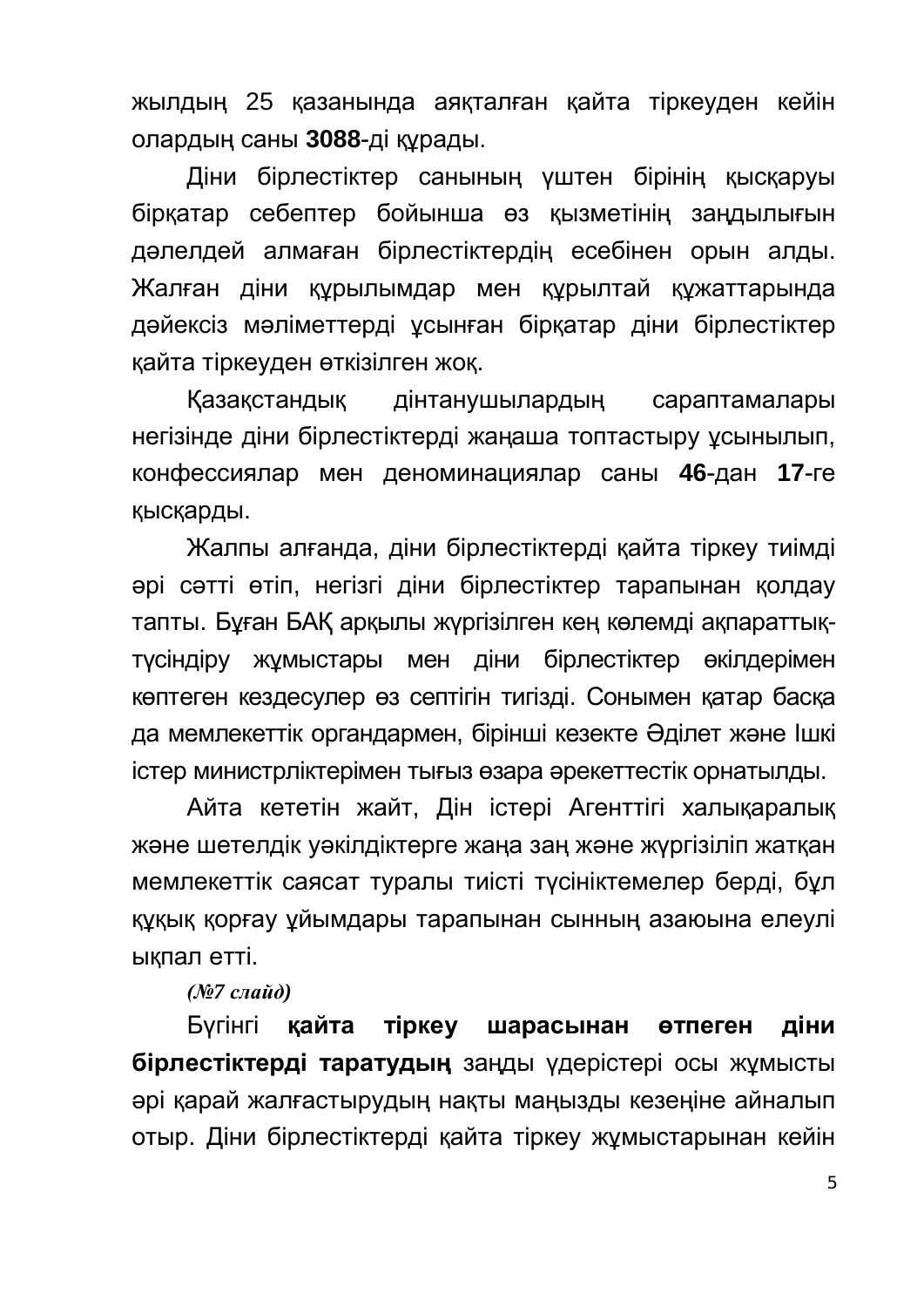сот органдарына діни бірлестіктерді мәжбүрлеп тарату туралы 436 талап жолданып, олардың бәрін сот канағаттандырды. Қазіргі таңда 8 талап бойынша шағымдану үдерісі жалғасуда. Барлық жағдайларда басқа мемлекеттік органдармен бірлесіп, діни бірлестіктерді тарату шарасына қатысты түсіндірме жұмыстары жүргізілуде.

*(№8 слайд)* 

Агенттік қызметінің маңызды бағыты **құлшылық рәсімдерін, діни жоралар мен жиналыстарды, соның** ішінде оларды мінәжатханалардан тыс жерлерде өткізу тәжірибесін ретке келтіру болып саналады.

Бұған діни ғимараттарды салу және олардың орналасатын жерін анықтау, сондай-ақ, ғимараттарды ғибадат үйлеріне айналдыру туралы шешімді шығару ЖӨНІНДЕГІ МЕМЛЕКЕТТІК КЫЗМЕТ СТАНДАРТЫН ЕНГІЗУ нәтижесінде қол жеткізілді.

Қазіргі күні Қазақстанда 3244 ғибадат үйі жұмыс істейді, олардың басым бөлігі, яғни 2320-сы мешіттер. Біз қазіргі кулшылық үйлерінің саны дінге сенушілер үшін жеткілікті деп ойлаймыз. Сондықтан, бұдан былай ғибадат үйлерін салу туралы шешім алдыңғы жылдарға қарағанда жанжақты ойластырылып, барлық қажетті факторлар, атап айтқанда, халықтың сұранысы, басқа ғибадат үйлерінің баржоқтығы, оларды қамтамасыз ету мүмкіндігі, т.б. ескеріліп барып қабылданады.

Үстіміздегі жылдың наурыз айында Үкімет ғибадат үйлерінен тыс жерлерде діни жораларды өткізу үшін ғимарат орнын келісу туралы шешім шығару жөніндегі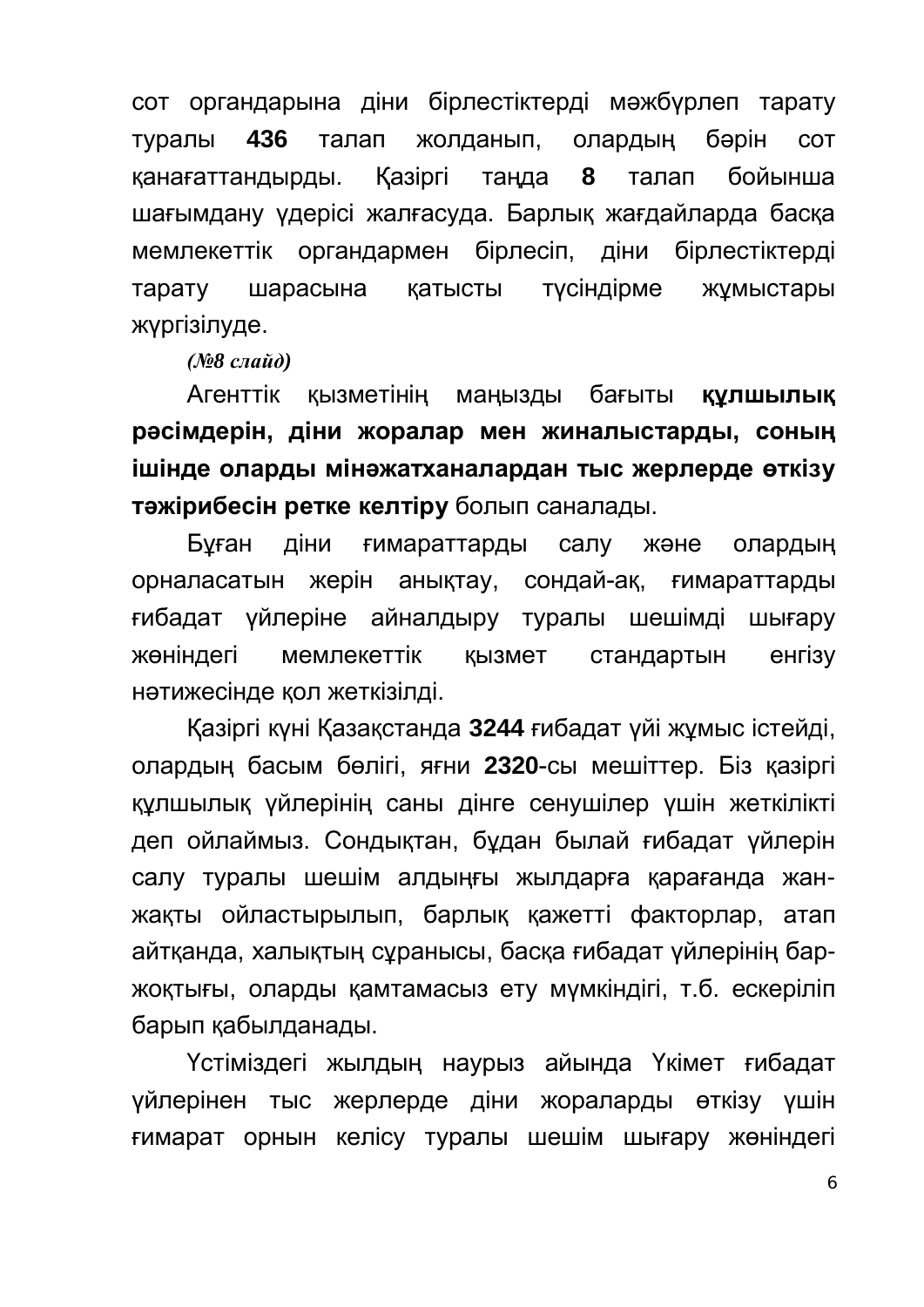стандартты бекітті. Бұл базарларда, дүкендерде, қонақ үйлер мен басқа да нысандарда орналасқан намазханалар мен мінәжатханаларға қатысты болып табылады.

Осылайша, діни кажеттіліктерді өтеп, діни жоралар мен рәсімдерді еркін аткаруға болатын орындар **толык НОРМАТИВТІК-ҚУҚЫҚТЫҚ РӘСІМДЕУДЕН** ӨТТІ.

Бүгінгі таңда республика бойынша 492 намазхана, **15** православтық, барлығы **507** мінәжатхана қызмет атқаруда және олар жергілікті әкімдіктер тарапынан рәсімдеуден өтуде. Агенттік әкімдіктермен бірлесіп ғибадат үйлері мен мінәжатханалардың қызметін Заң талаптарына сәйкестендіру бағытындағы iс-шараларды одан әрі жалғастыратын болады.

*(№9 слайд)* 

Бүгінде **діни әдебиеттер мен діни мазмундағы ақпараттық материалдарға сараптама жүргізу** Агенттік қызметінің маңызды бөлігі болып отыр.

Дінтану сараптамасының маңызы оның елімізге экстремистік сипаттағы діни әдебиеттердің келуіне қатаң тосқауыл қоюға мүмкіндік беретіндігімен тікелей байланысты.

Агенттік дінтану сараптамасын жүзеге асырудың стандарттары мен регламенттері бар, сараптаманы уйымдастыру және өткізу кезеңдері мен тетіктері айқындалған 6 заңға тәуелді актіге негізделген түбегейлі жаңа жүйесін жасады.

*(№10 слайд)* 

Агенттік өз қызметін бастағалы 4344 діни кітап пен басқа да ақпараттық материалдарға сараптама жүргізді.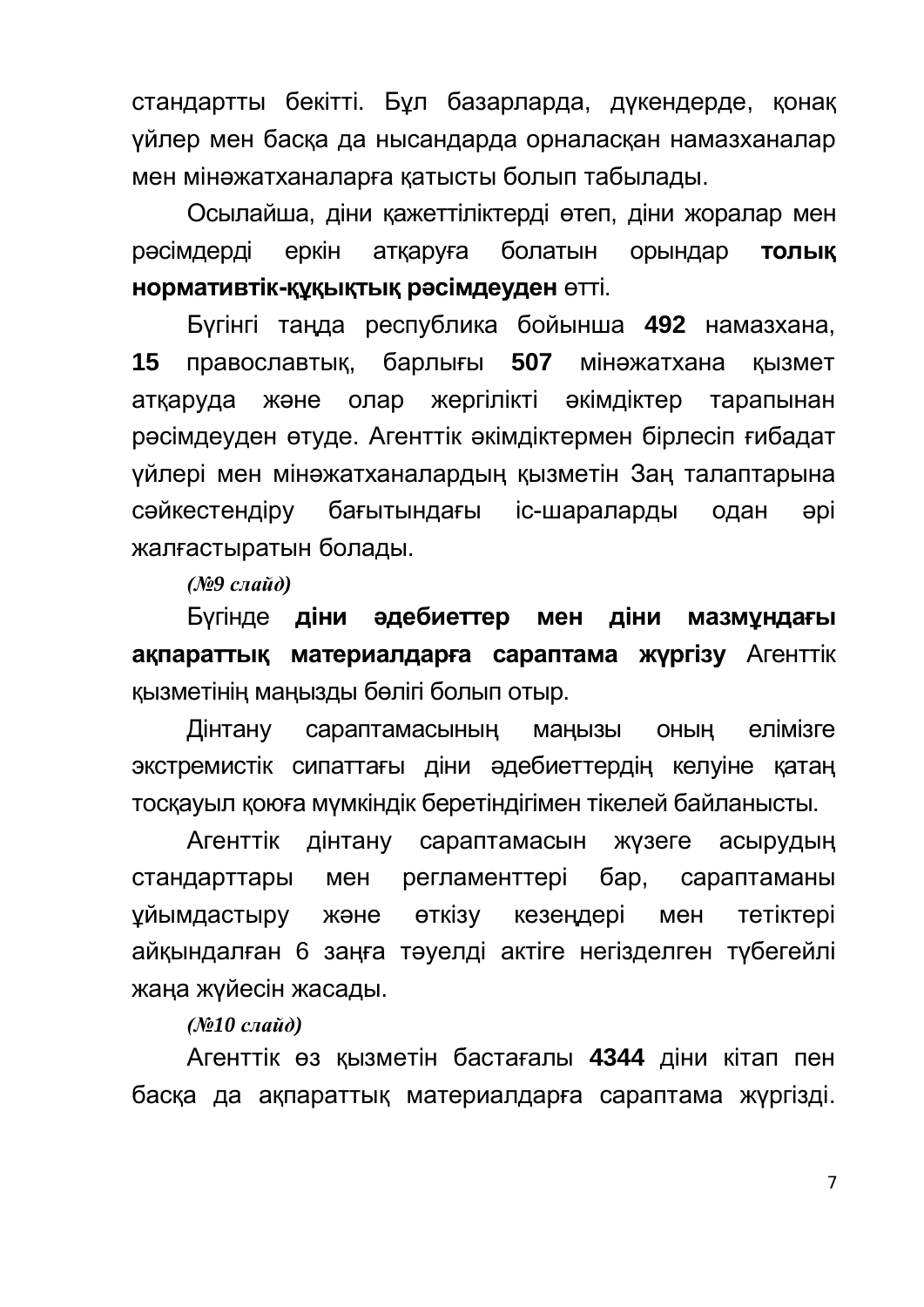148 материал бойынша теріс қорытынды берілді. Қазіргі таңда 1923 діни кітапқа дінтану сараптамасы жүргізілуде.

Діни бірлестіктерді қайта тіркеу барысында Агенттік тарапынан 618 жарғыға сараптама жүргізіліп, оның 17-сіне теріс қорытынды берілді.

*(Слайд №11)* 

Діни әдебиеттерді сараптамадан өткізу тиімділігін арттыру мақсатында Үкімет қаулысы арқылы **діни** әдебиеттердің, діни мазмұндағы өзге де ақпараттық материалдардың және діни мақсаттағы заттардың таратылуына бақылау орнатылды.

Осы мақсатта бүгінгі таңда жергілікті билік өкілдері тарапынан республика бойынша 212 кітап дукені арнайы стационарлық үй-жайлар ретінде белгіленіп отыр.

Діни әдебиеттердің белгіленген жерлерден тыс жерлерде, соның ішінде көшелер мен ғимарат кіреберістерінде тарату фактілері анықталған жағдайда, өрескел құқық бұзушыларға әкімшілік шаралар қолданылуда. Бұл жұмысты Агенттік заңның орындалуын қадағалай отырып жалғастыратын болады.

*(Слайд №12)* 

Ел тұрғындарының басым көпшілігі мұсылмандар болғандықтан, Агенттік уәкілетті орган ретінде **Казақстан** мусылмандары діни басқармасымен нәтижелі қарым**қатынас орнатуға ерекше назар аударуда**. Бұл іс мұсылмандар арасындағы кейбір дін ұстанушылар көзқарастарының радикалдануы тоқталмағандықтан өзекті болып табылады.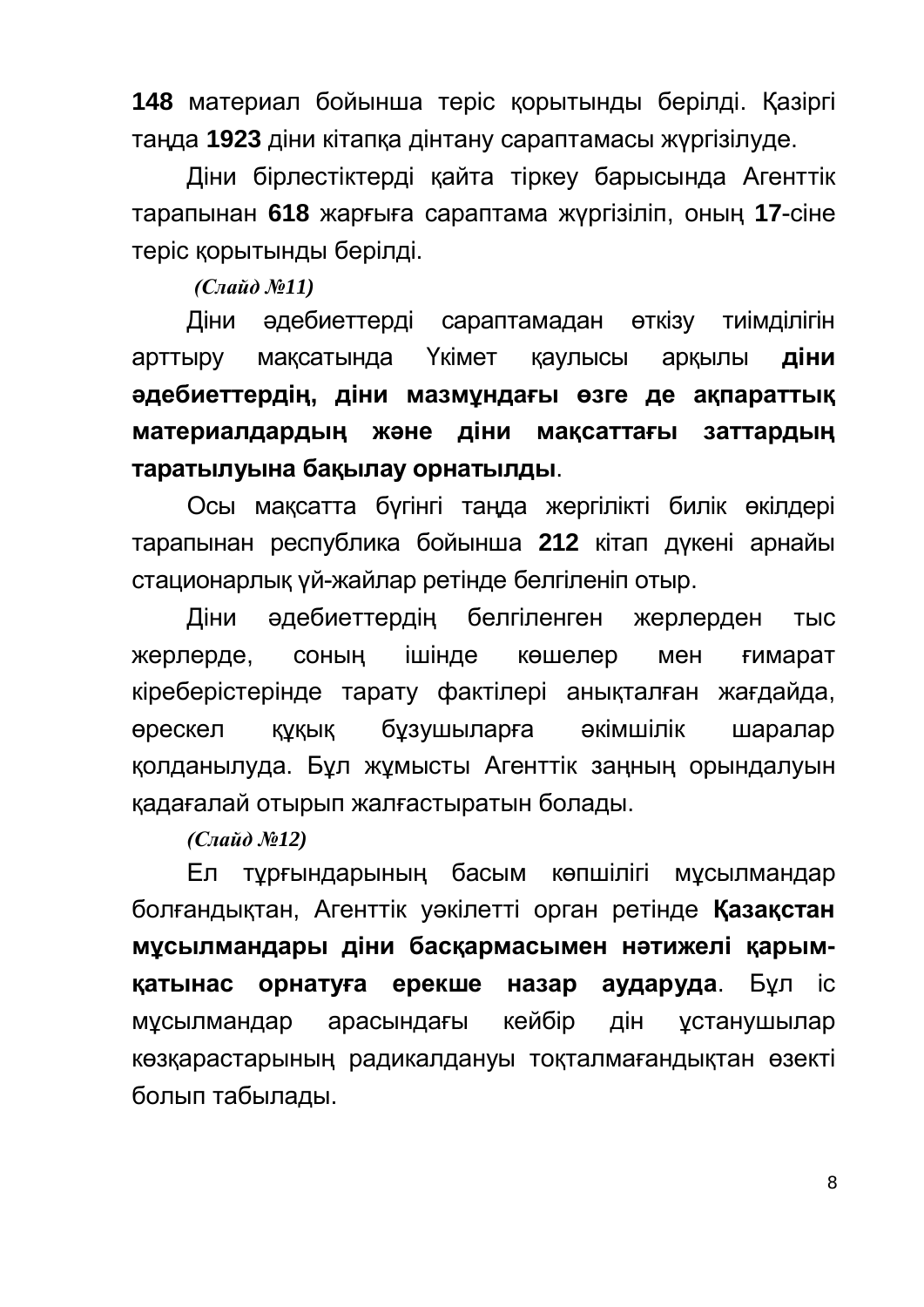**Біріншіден.** Діни бірлестіктерді қайта тіркеу барысында Қазақстан мұсылмандары **діни басқармасы**  $6$ арлық мешіттерді біріктіретін (бүгінгі таңда 2320) **бірегей республикалық бірлестік ретінде жасақталды.** 

Накты айтканда, КМДБ курамына бурынғы өз мешіттерінен басқа дербес қызмет етіп жүрген 14 жергілікті діни бірлестік филиал ретінде еніп, 79 саны аз діни топ КОСЫЛДЫ.

**Екіншіден. КМДБ-да құрылтайдың еркімен уйымдастырушылық-кадрлық өзгерістер болды.** Мүфтият басшылығына терең теологиялық білімі бар Маямеров Ержан Малғажыұлы сайланды. ҚМДБ-дағы өзгерістер қоғам тарапынан оң көзқараспен қабылданды. Жаңа муфтидің кандидатурасы ҚМДБ басшылығы тарапынан да, жалпы дін ұстанушылардан да қолдау тапты.

Yшiншiден. Имамдардың беделдерiн және біліктіліктерін арттыру үшін мемлекет тарапынан **ын анългов и теологиялық** білімдерін және теологиялық дайындықтарын арттыру үшін қолдау көрсетіліп келеді.

Бұған қоса қазақ студенттерін шетелдегі күмәнді оқу орындарынан қайтару, «Нұр» Қазақ-египет ислам университетіне ауыстыру бағытындағы күрделі жұмыстар жалғасуда.

**Төртіншіден.** Агенттік халықтың имамдарға деген сенімін арттыру үшін **ҚМДБ-ға мешіттердің қаржы**шаруашылық қызметінің ашықтығын қамтамасыз ету тетіктерін қалыптастыруды ұсынды. Соның ішінде Діни басқарманы Агенттік ұсынған «Садақа» электрондық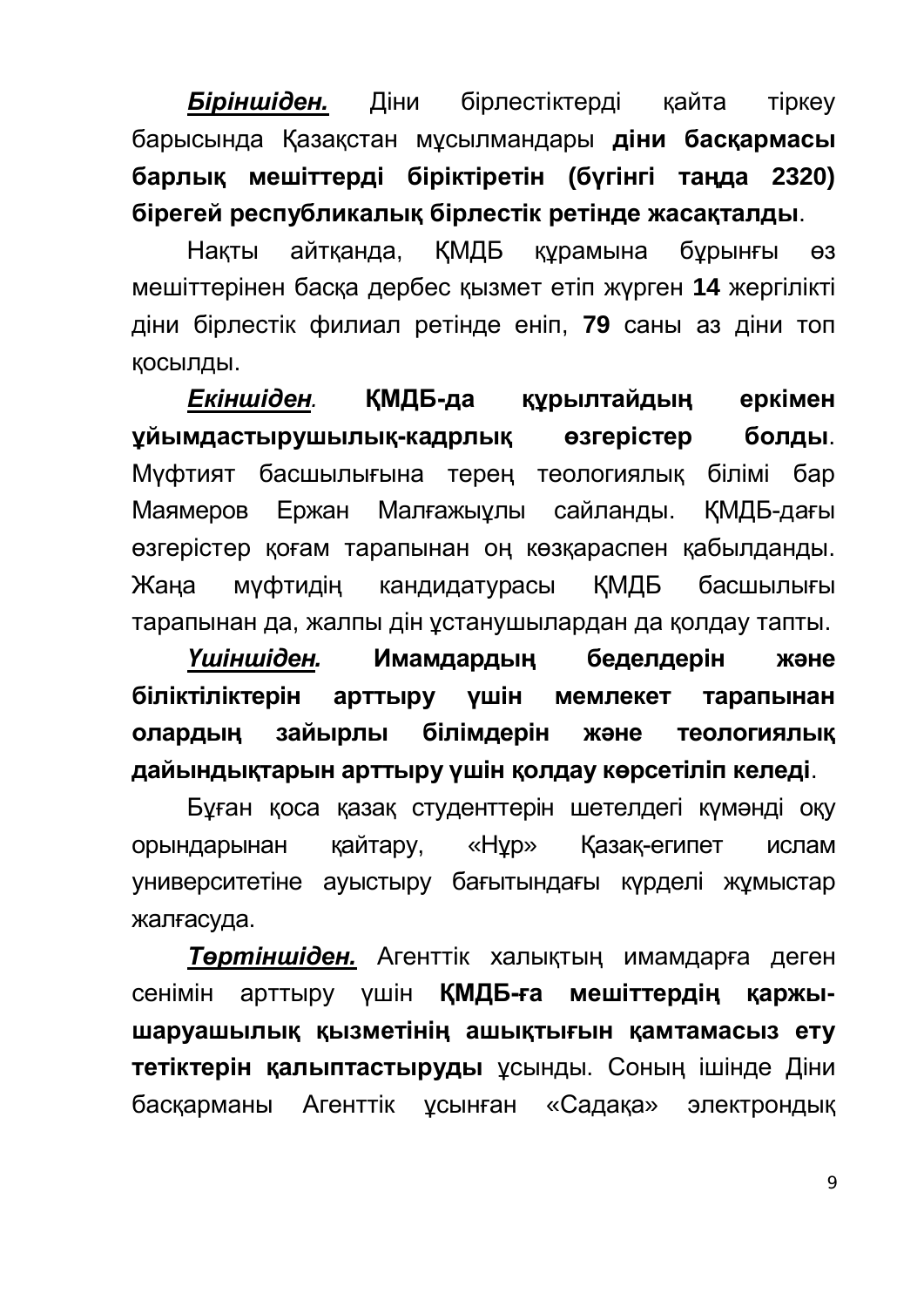терминалын енгізу жобасы қызықтырып, тыңғылықты түрде пысықталуда.

*(Слайд №13)* 

Рухани қауіпсіздікке қатысты тағы бір маңызды мәселе – діни-экстремистік және лаңкестік топтардың ақпараттық кеңістігіне шектеу қою үшін діни бағыттағы ғаламторресурстарына бақылау жүргізу.

Осы бағытта 2012 жыл бойынша 1900-дан астам сайтка талдау жүргізіліп, соның нәтижесінде заңға қайшы идеялары аныкталған 45 шетелдік ғаламтор ресурсының Қазакстан аумағында таратылуына тосқауыл қою жөніндегі тиісті сот шешімдері шықты.

2013 жылдың бірінші тоқсанында 500 сайттың жұмысына талдау жасалып, оның ішінде заңға қайшы ақпараттарды камтыған 20 ғаламтор ресурсы жөніндегі материалдар прокуратура органдарына жіберілді.

Сондай-ақ, танымал әлеуметтік желілерде Агенттіктің ресми парақтары ашылды. Мемлекет басшысының тапсырмасын орындау мақсатында жақын арада ағартушылық бағыттағы ғаламтор ресурсы - «E-islam» порталын ашу жоспарлануда.

**(Слайд №14)** 

Біздің ведомствоның басты бағыттарының бірі **миссионерлік қызметті реттеу**. Осы мақсатта шетелдік миссионерлердің елге келу тәртібі нақты бекітілді. Заңға сәйкес қазір тиісті куәлік алғандар миссионерлік қызметін сол құжатта белгіленген өңірлерде ғана жүзеге асыра алады.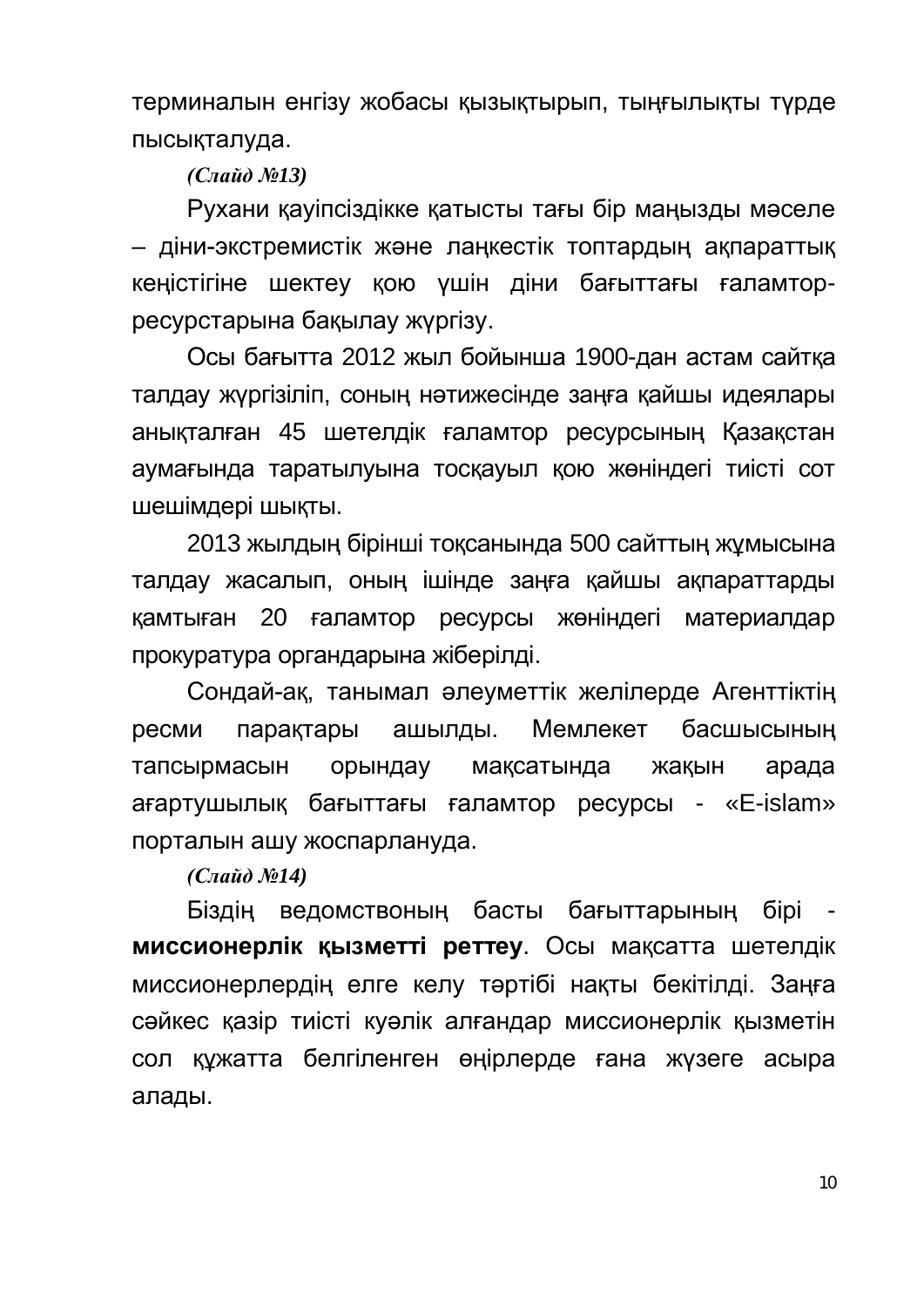*(№15 слайд)* 

Осы тәртіп негізінде елімізде 394 миссионер тіркелді. *(Слайд №16)* 

Агенттік дін саласындағы мемлекеттік саясатты түсіндіру, мемлекеттік құрылымның зайырлылығы ұғымын нығайту және сақтау, халықтың діни сауаттылығын арттыру, ұлттық дәстүрлерімізді және қазақ халқының рухани құндылықтарын насихаттау, радикалды идеялар мен діни экстремизмнің мәнін ашып, қауіптілігін түсіндіру бағытындағы **ақпараттық-түсіндіру жұмыстарының** кешенді шараларын жүргізуде.

Нәтижесінде өткен жылы Агенттік тарапынан дін саласындағы өзекті мәселелер жайлы **1200** мақала әзірленіп, БАҚ-тарда жарияланды.

Елiмiзде құрамына ғылыми қауымдастық өкiлдерi, дiни басқарманың беделді қызметкерлері, отандық дінтанушылар мен теологтар, әкімдіктер мен құқық қорғау органдарының кызметкерлері және жергілікті жерлерде қоғамдық пікір туғыза алатын азаматтар қамтылған ақпараттық-насихат топтары қызмет етіп, тұрғын халықпен жұмыс жүргізуде. *Ақпараттық-*Hacuxam топтары жұмыстарының көрсеткіштеріне <u>катысты слайдка назар аударуларыңызды сұраймын.</u>

Дін саласындағы өзекті мәселелерге қатысты жұмыстардың осындай әдіспен жүргізілуі қалың көпшіліктің қолдауына ие болып отырғандықтан, ары қарай күшейтіле бермек.

*(Слайд №17)*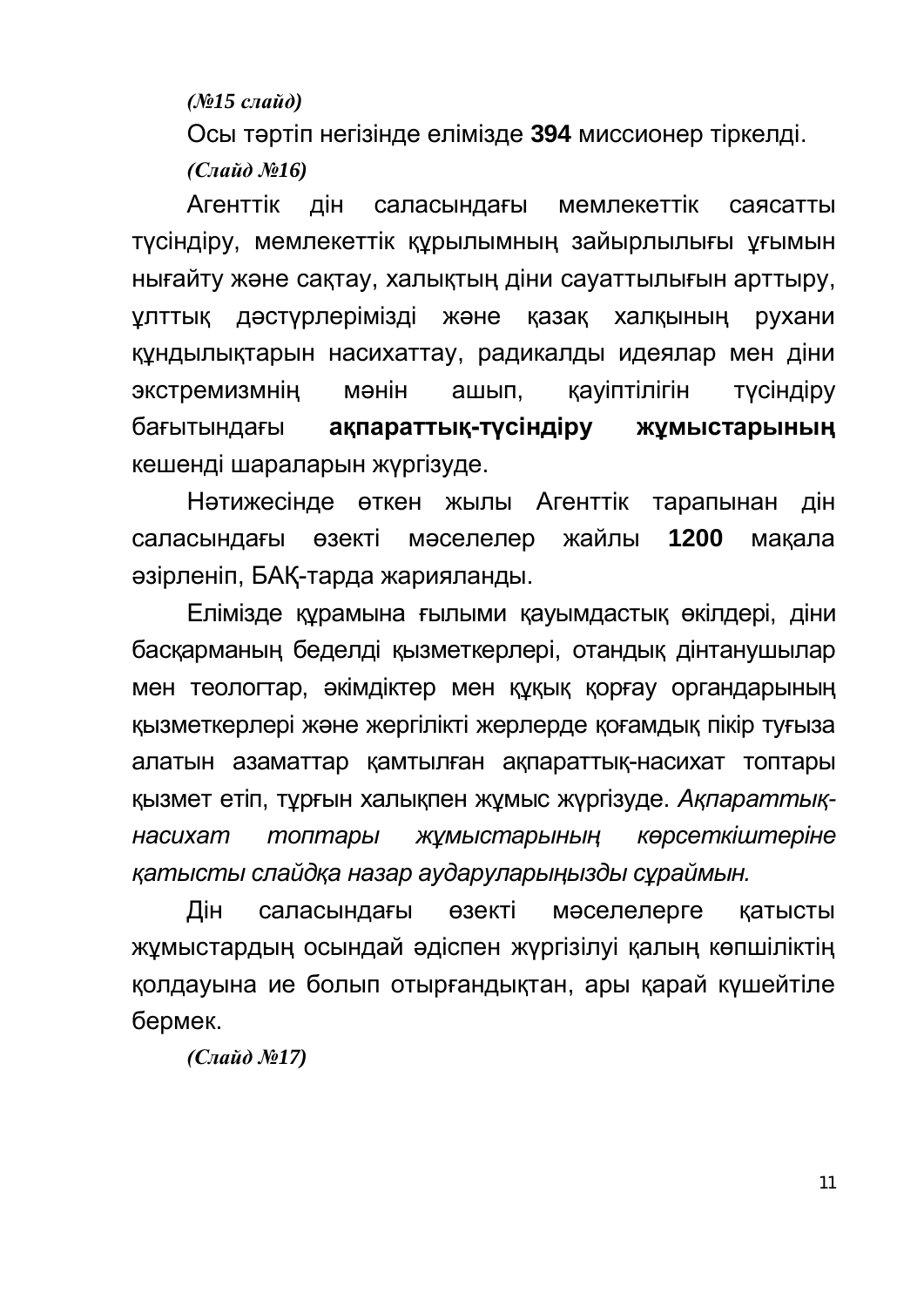Діни экстремизм мен терроризмнің алдын алу **бағытындағы қызмет** Агенттік үшін ең басты мәселелердің бірі болып қала береді.

Агенттіктің ақпараттық-насихат жұмыстарының басым бөлігі Қазақстан азаматтарын дәстүрлі емес және жалған діни ағымдардан арашалауға, радикалды діни идеологияның таралуына қарсы күресуге бағытталған. Агенттік Діни экстремизм мен терроризмге қарсы күрес жөніндегі мемлекеттік бағдарламаның әзірленуіне белсенді түрде қатысуда.

Агенттіктің бастамасымен теріс пиғылды діни ағымдардан зардап шеккендерге көмек көрсету <u>орталықтары жұмыс істей бастады, оларға мемлекеттік</u> тапсырыс арқылы қолдау көрсету қамтамасыз етілді. Қазір осындай 14 аймақтық орталықты біріктіретін қауымдастық кызмет атқаруда.

Агенттік пен Ішкі істер министрлігі Қылмыстық-атқару жүйесі комитетімен бірлесе түзету мекемелерінде радикалды діни ағымдар әсерінің таралуының алдын алу және карсы түрү бағытында жүмыс жүргізүде. Түрмелерде қолданылған экстремистік әдебиеттер алынып, олардың орнына сараптамадан өткізілген әдебиеттер таратылды.

Аталған жоспарға сай қарулы күштер құрылымдары қызметкерлерінің діни сауатын арттыру бағытында да жұмыс жүргізілуде.

Жыл басынан бері Агенттіктің ұйымдастыруымен төмендегі тақырыптар бойынша 3 халықаралық және 5 **республикалық форум өткізілді:**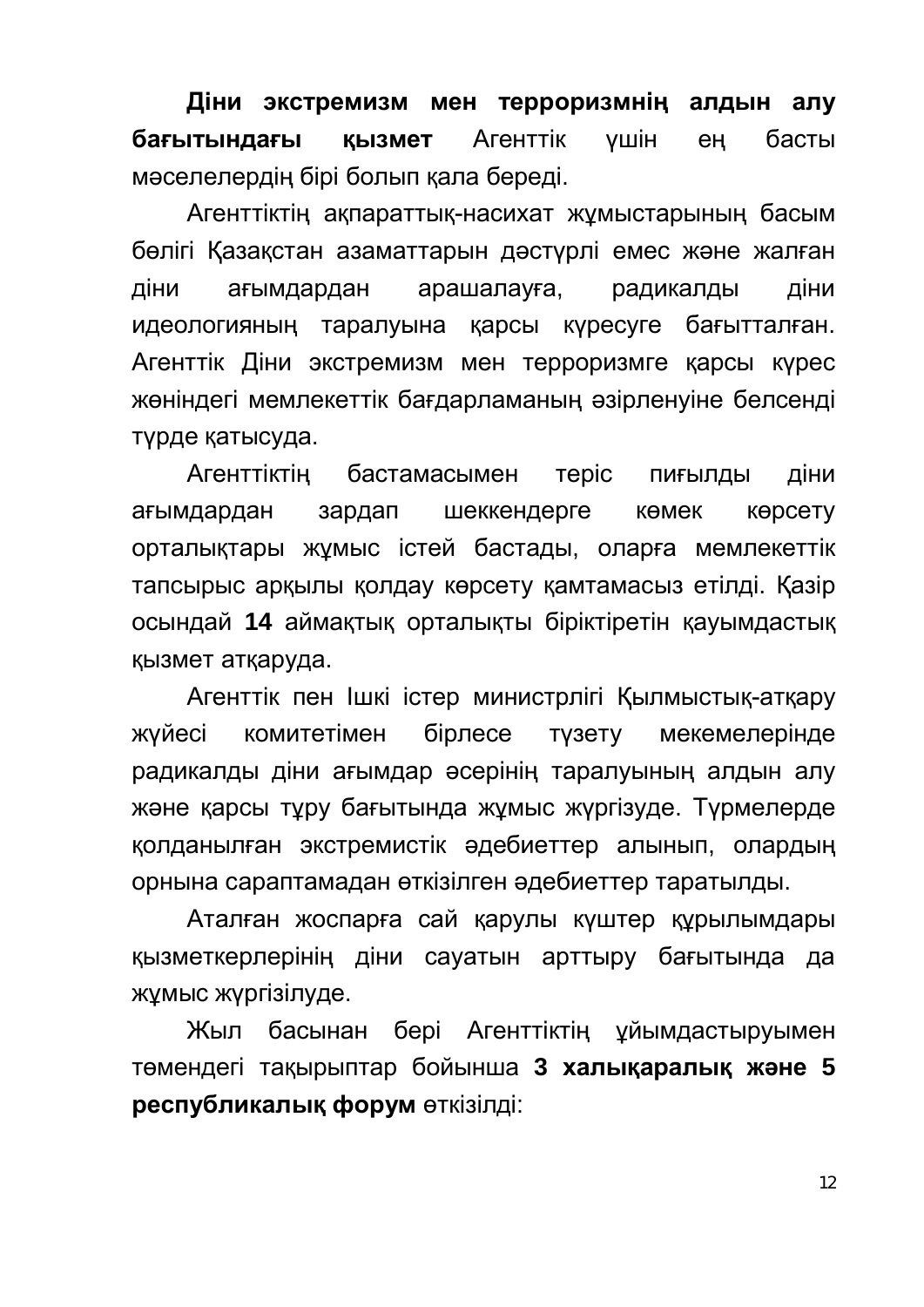– Алматы, Атырау және Көкшетау қалаларында «Дін және әйел» тақырыбындағы форумдар;

– Жамбыл облысында «Таблиғи жамағат – елге жат ағым» тақырыбындағы конференция;

– Атырау қаласында «Жастар және дін» атты конференция және «Жастар экстремизмге қарсы» жастар акциясы;

– Көкшетауда «Ислам терроризмге қарсы» атты республикалық конференция;

– Жезқазғанда «Тәкфиризм – діни экстремизмнің қауіпті түрлерінің бірі» тақырыбындағы конференция;

– Астанада «Казакстандағы діни сенім бостандығы», «Қазақстан – біздің ортақ үйіміз» және «ТМД елдеріндегі діндердің рөлі» атты халықаралық конференциялар өткізілді.

Жыл сонына дейін баска да өнірлерде коғамдык және саяси манызы бар, казакстандык коғамды біріктіруге, жастарды отансуйгіштікке тәрбиелеуге, қоғамның және жеке азаматтардың жалған діни ағымдарға қарсы тұру қабілетін күшейтуге бағытталған шараларды өткізу жоспарланған. Мәселен, Ақтауда «Ислам және жихадшылдық», Ақтөбеде «Салафизм - радикалды ағымдардың негізі», Семейде «Уаххабизм – біздің жолымыз емес», Петропавлда «Дін және патриотизм» және тағы басқа республикалық конференциялар өткізу көзделген.

Дін саласындағы мемлекеттік саясатқа сарапшы қауым тарапынан колдау көрсету максатында Казакстан дінтанушыларының екі мәрте форумы өткізілді. 150 отандық ғалымдар мен дін саласы мамандарының басын қосқан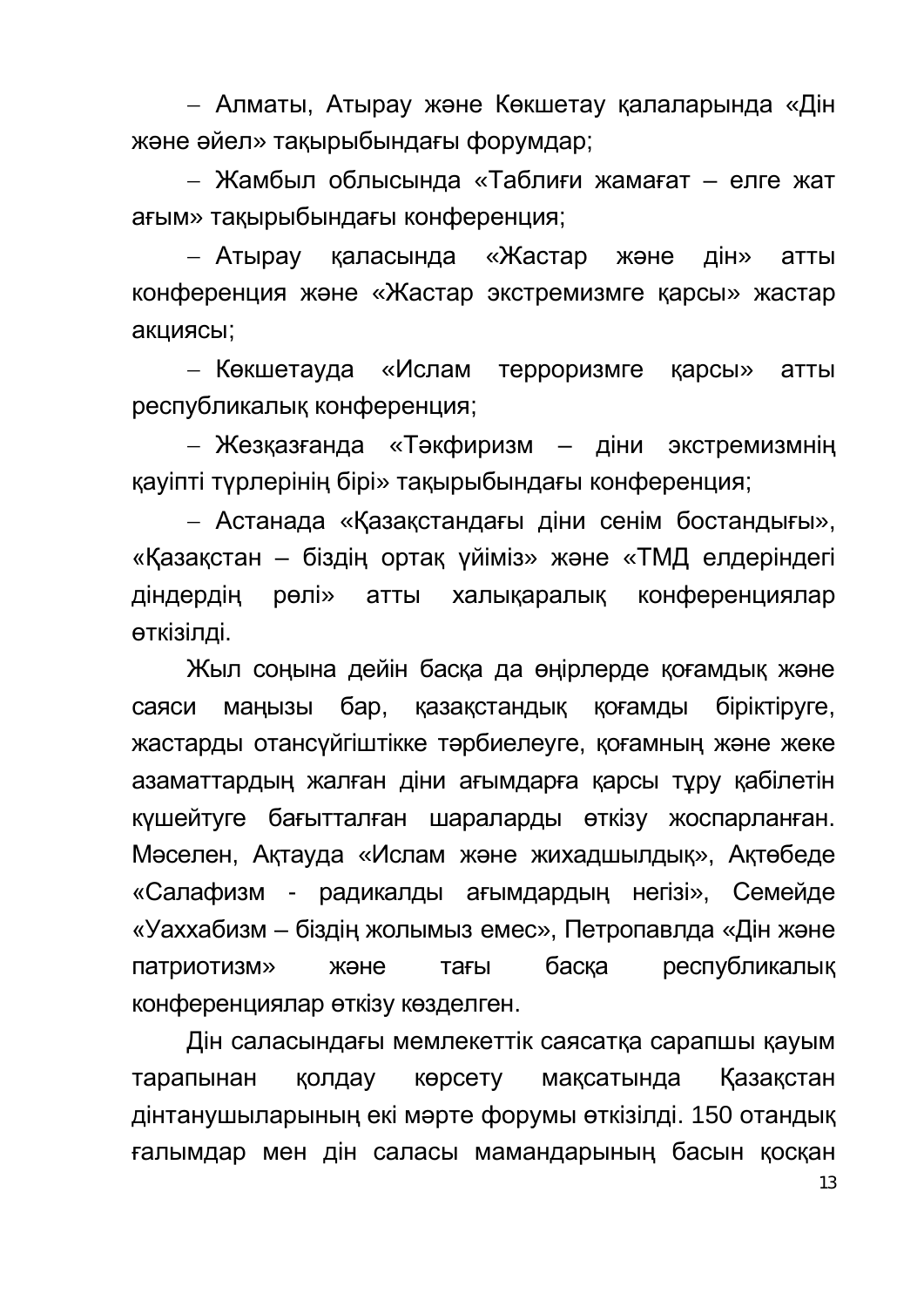Қазақстан дінтанушыларының конгресі құрылды. Оған сенатар академик Ғарифолла Есім төрағалық етеді. Агенттік жанынан Діни ахуалды зерттеу жөніндегі кеңесшіліксараптамалық кеңес құрылып, өз жұмысын бастады.

# **Құрметті депутаттар!**

**(Слайд №18)** 

Бүгінде Агенттік алдына қойған барлық мақсат міндеттерді мүлтіксіз орындауға мүмкіндік беретін кәсіпқой кадрлык кураммен жасакталған. Дін істері Агенттігі жүйесінде 28 дінтанушы, 7 исламтанушы, 7 саясаттанушы, 5 шығыстанушы, 4 әлеуметтанушы, 3 теолог, 2 философ және бір мәдениеттанушы қызмет атқаруда. Олардың ішінде бір философия ғылымдарының докторы, 14 ғылым кандидаты, 2 PhD докторы, 3 «Болашак» стипендиясының және бір КР Президенті жанындағы мемлекеттік басқару академиясының түлегі бар.

*(Слайд №19)* 

2013 жылға Агенттік қармағындағы екі мемлекеттік мекемені қоса алғанда бюджеттен 760 миллион теңге қарастырылған, бұл өткен жылмен салыстырғанда 27,9 %-ға κθΠ.

2012 жылдың қорытындысы бойынша бюджеттен бөлінген 598 миллион теңге қаражаты 100 % игерілді.

Алға қойылған ауқымды міндеттерге қарамастан, артылған жауапкершілікті сезіне отырып, Агенттік дін саласындағы саясатты тиімді түрде жүзеге асыру үшін барлық қажетті шараларды жүзеге асыратын болады.